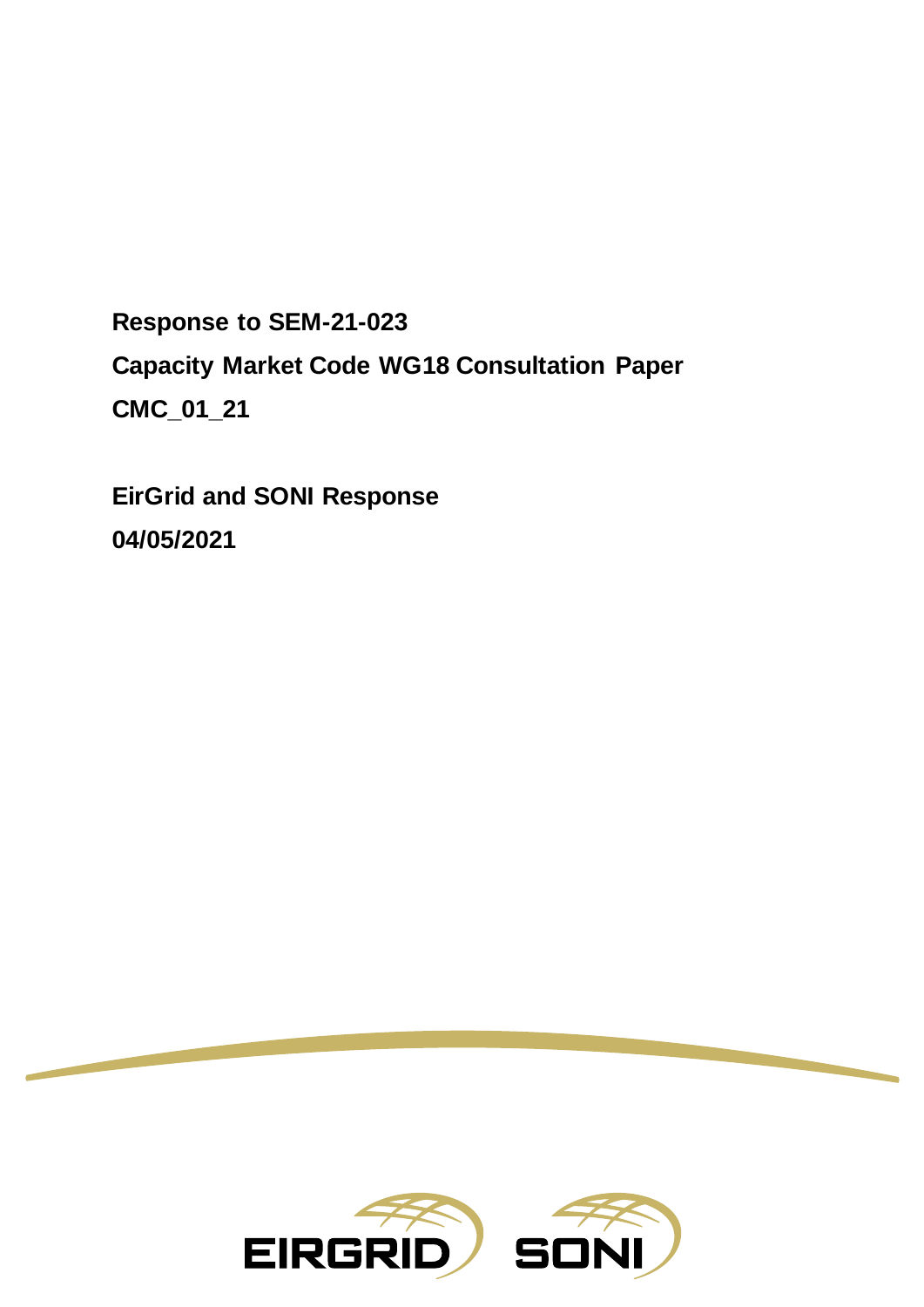## **1 Introduction**

## **1.1 EirGrid and SONI**

EirGrid holds licences as independent electricity Transmission System Operator (TSO) and Market Operator (MO) in the wholesale trading system in Ireland, and is the owner of the System Operator Northern Ireland (SONI Ltd), the licensed TSO and MO in Northern Ireland. The Single Electricity Market Operator (SEMO) is part of the EirGrid Group, and operates the Single Electricity Market on the island of Ireland.

Both EirGrid, and its subsidiary SONI, have been certified by the European Commission as independent TSOs, and are licenced as the transmission system and market operators, for Ireland and Northern Ireland respectively. EirGrid also owns and operates the East West Interconnector, while SONI acts as Interconnector Administrator for both of the interconnectors that connect the island of Ireland and GB.

EirGrid and SONI, both as TSOs and MOs, are committed to delivering high quality services to all customers, including generators, suppliers and consumers across the high voltage electricity system and via the efficient operation of the wholesale power market. EirGrid and SONI therefore have a keen interest in ensuring that the market design is workable, will facilitate security of supply and compliance with the duties mandated to us and will provide the optimum outcome for customers.

EirGrid and SONI have duties under licence to advise the CRU and UR respectively on matters relating to the current and expected future reliability of the electricity supply. We have also been allocated responsibility for administering the Capacity Market Code through our TSO licences. This response is on behalf of EirGrid and SONI in their roles as TSOs for Ireland and Northern Ireland.